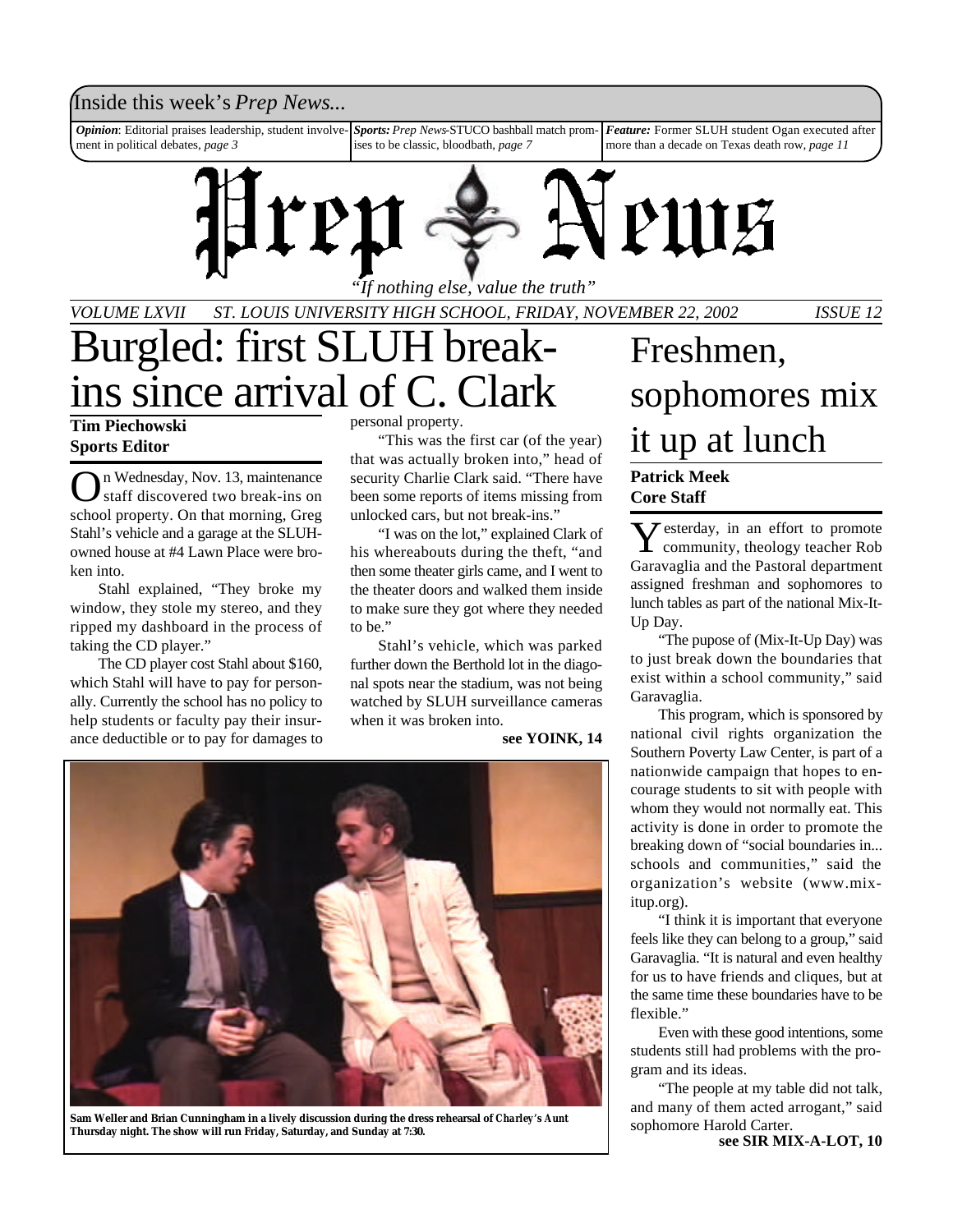2 **News** November 22, 2002

# The Pulse works to increase audience *Radio Club hopes to wire Pulse to cafeteria*

## **Brian Fallon Core Staff**

The Pulse has brought online enter-<br>tainment to many in the past four he Pulse has brought online enteryears. However, the music of The Pulse has only been accessible from the internet, or from the speakers of The Pulse studio. Unfortunately, The Pulse does not have an antenna which will provide enough power to allow more people to enjoy the playlists of the student-run station. Currently, the farthest the station can be heard is in rooms across from the tiny studio in the Jesuit Wing.

Since The Pulse's founding by Marc Emmanuel, '99, The Pulse has attempted many times to purchase a larger antenna, but has been denied at every turn by the Federal Communications Commision. Mike Gau, '02, worked at this effort all throughout last school year, contacting Congressman Lacy Clay, Jr.'s office to see what could be done. Sadly, the response from Congressman Clay's secretary was not in The Pulse's favor. The FCC has not allowed The Pulse to have a larger antenna because the Pulse's radio frequency to 91.9 FM is located too close to the frequencies of other stations. Officially, the FCC has not denied The Pulse's application for a larger antenna, yet the chances for approval are not good.

The Pulse is now headed by senior Luke Marklin, who aided Gau during the past few years. Marklin talked about the future of the station, saying, "It is by no means the end. There is hope for this station, and with creativity and work, the Pulse could rival the *Prep News* in influence." Marklin hopes to make The Pulse a larger part of the student body. He explained, "What we're planning on doing is getting more people involved behind the scenes."

Marklin plans to create four committees, which would run the different aspects of the station. These committees are internet, technical support, development for new ideas, and the disc jockeys who

would work on the air with playlists. The disc jockeys would be the smallest committee, however, since the playlists already run on their own, and DJs do not necessarily have to come in between every song. The other committees are the ones where more are needed to be involved. "That is why we need a lot of people," said Marklin.

Perhaps the greatest push to tie the radio station back with the student body is having The Pulse broadcast in the cafeteria throughout the school day. Marklin explained that a wire would merely have to be run from the station to the cafeteria for this idea to work out.

The Pulse staff has already met this year to discuss the future of the station, and the duties of each person in the committees. In the next few weeks, more meetings will take place, and The Pulse will begin work to achieve the goals it has set. The Pulse's website is: http:// www.sluh.org/pulse/radio.htm.

# Food, toy drives bring in the goods for holidays

## **Tim Huether Reporter**

Recently, a spate of good will drives ecently, a spate of good will drives These include the Eating Club's canned food drive and ACES' toy and clothes drive. Why the surge of drives aimed at giving to the needy at this point of time?

"I think that because Thanksgiving is coming up, we all need to give back to the community and realize how lucky (the students) are," said Dave Barton, Eating Club moderator. "All of the drives are giving students an opportunity to give back in this way."

The Eating Club food drive started last Monday, the 11th, and continues through next Wednesday, the 27th. About the length, Barton said, "Last year, the food drive was only one week, but we thought we should allow the students a greater chance to give, so we increased the amount of time."

Most of the cans will be sent to the

Hosea House, a place suggested by Judy Fondaw, secretary to the president. Each year the SLUH Jesuits drive turkeys from three local hospitals to the Hosea House, where they are carved. While on the phone with someone from the Hosea House, Fondaw heard that only a can of cooked carrots was in their pantry. The representative also mentioned they need help at other times in the year, not just at Thanksgiving. Fondaw mentioned this

to CSP Director Suzanne Walsh, who related it to the Eating Club. The main organization for the drive came from the

self-declared "co-consuls" of the Eating Club, juniors Nate Hilliard and Jim Croghan. These two also formulated the

idea: the homeroom that gives the most cans will win a free meal, whether it be White Castle burgers, pizza, or donuts. "My car smelt like White Castle for a week after I drove the burgers here last year," said Barton.

So far, participation has been particularly excellent among freshman homerooms.

Other drives include the ACES sponsored toy drive and clothes drive.

The toy drive runs now through Friday, December 13. Students will donate **see COB OR CREAMED?, 13**

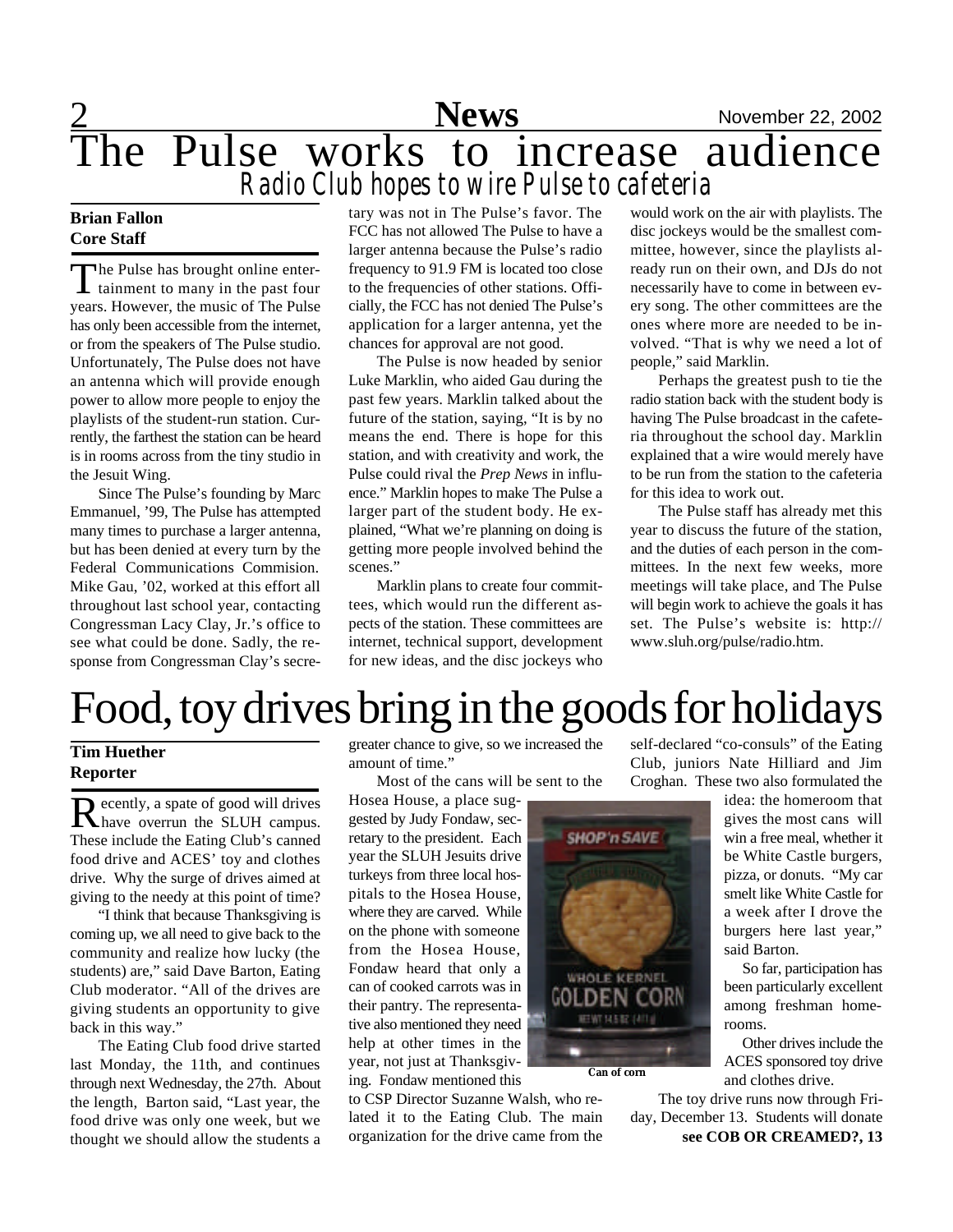# November 22, 2002 **Opinion** 3

EDITORIAL Debates display leadership, should continue

Last Friday's political debate saw John Schranck and Travis Bargeon argue the platforms for the Republican and Democratic parties, respectively. They didn't dumb anything down, and, while entertaining, they were not out simply to entertain. They knew more about politics than most of the students attending the debate, but they forced students to rise to their level. Through this sort of action, they gave us something to strive for. Instead of merely arguing what most students at SLUH already understand, they delved into issues that most students probably don't understand very well. They did not give the attendees the easy way out. They forced them to think about issues and seek understanding of them.

The debate displayed a quality of leadership that is often overlooked. By nature of a debate, two sides were represented, which forced the listeners to think about the issues presented. The debate did not give anybody easy answers but rather assisted listeners' understanding of the complexities of the issues, giving them a start in contemplating where they stand. Leadership is not always about telling people what to do or think. Oftentimes it is about providing an example of how to think and letting people make their own decisions.

Aside from seeing this excellent display of leadership, students attending the debate showed that politics and a world outside of school are important by simply showing up to listen. The debate was not mandatory and no extra credit was given for attending, yet most of the theater was filled. There is an audience for intelligent discussion that has been summoned for the first time by this debate. Seeing as there is an audience for debates and considering how beneficial intelligent discussion can be to a developing mind, this debate is the kind of thing that needs to happen more often. Issues outside of SLUH are important, and a debate is an excellent forum for students to gain understanding of them.

In addition, these debates could also include issues relevant only to SLUH. For as much as it is discussed, why not have debates on block scheduling? While block scheduling does provide extended periods which can be used for activities like labs and mini-field trips which may be impossible with regular class periods, some people feel that these periods are wasted. Or how about a debate on the new exam schedule? Some students feel it is an improvement, seeing as it provides extra time with no negative side effects. However, other students have reservations. There is a truckload of topics that race through the halls. A debate is a great way to discuss them formally.

Often intelligent discussion is difficult to come by through informal discussion. Sometimes so many students agree upon a dominant viewpoint that both sides of an issue are not represented or are not understood. A debate is formal discussion and can present two sides of an issue clearly.

There are important issues that need discussing and that students could better understand. Students want to hear discussion about these issues. There are leaders who are willing to represent these issues. As a school, we have potential to improve ourselves. We need to seize our opportunity.

# **REFLECTION** Odem reflects on trip to Georgia to protest SOA

On Nov. 15, seven students and two faculty members met at St. Louis University to journey to Columbus, Georgia, to protest the School of Americas (SOA). SOA is an institution supported by the American government that has instructed about 60,000 foreign soldiers in methods of torture, rape, kidnapping, and execution, as confirmed by a Pentagon report that was released to the public in 1996. SOA graduates have committed gruesome crimes against humanity, and they continue to oppress the people of Latin and South America with money from American taxpayers. One example of their brutality was shown through the massacre of the village of El Mozote, in which nine hundred men, women, children, and even infants were murdered.

At Fort Benning, there were many speakers who told of what SOA graduates have done to their families. Adriana Bartow, a speaker who lost four family members, including her daughters and father, told of how her family was dragged from their home by SOA graduates.

Jennifer Harbury spoke later, telling how SOA graduates captured her husband because he possessed information desired by the Guatemalan government and the CIA. He was tortured for two years, locked in rooms with poisonous gases that caused severe bleeding and swelling. Doctors stood by to ensure that he would not die.

Harbury does not know how her husband died, but she retold three rumors which offered explanations of his death: that he was shot and buried in a Guatemalan military base along with 1,500- 2,000 other prisoners, that he was put into a body cast and dropped into the ocean from a helicopter and left to die from either animal attack, starvation (if the body cast was capable of floating), or drowning, or that he was hacked into small pieces and spread throughout a sugar cane field so that his wife could never find him.

After listening to these powerful messages, I made my way over to the line. The line is the border between the civilian area and the fort. After Sept. 11, 2001, the army set up a fence to keep protesters out; the fence sits about ten yards away from the line inside the fort boundaries. It is possible to trespass onto federal territory by crossing the line even if one does not cross the fence. Although it hasn't happened since the fence was built, crossing the line is an offense punishable by a six-month prison sentence and a \$5,000 fine. We sat at the line on the civilian side for about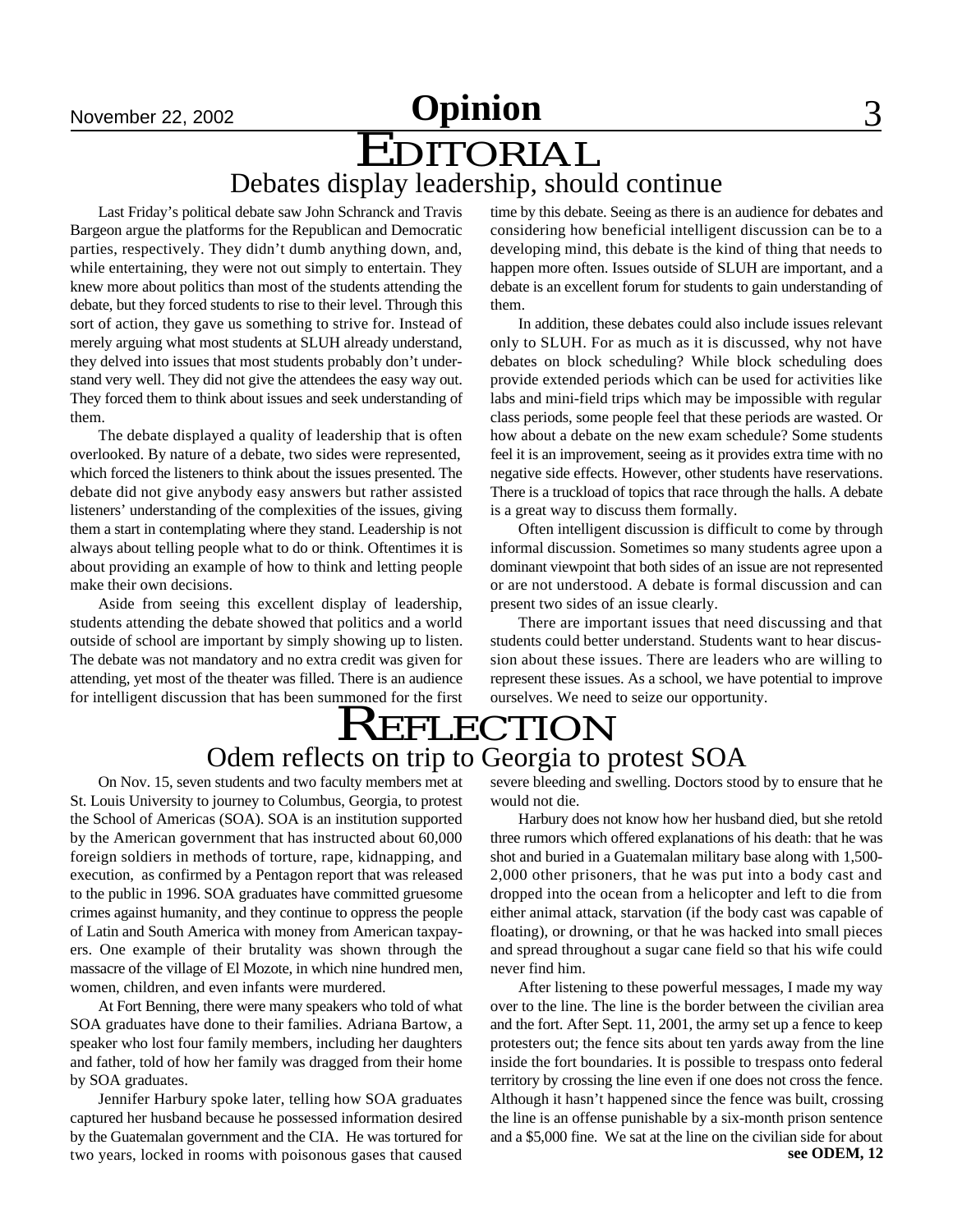# 4 **News** November 22, 2002 Ole´! Spanish Club captures Tour de France

## **Ryan Vierling Reporter**

The foreign language clubs met on the<br>track last Friday during Activity Pe-The foreign language clubs met on the riod to participate in the first annual SLUH Tour de France, hosted by the French Club. The competition pitted three of the languages—French, Spanish and Russian—against each other for the grand prize: a crystal Eiffel Tower and bragging rights for the rest of the year.

The terms were simple: each club had one tricycle and three checkpoints to change riders. The objective was to be the first team to make it around the track and across the finish line. The eager racers soon found that what at first seemed easy was in fact a little more difficult when they tried to sit down on the extremely small trikes. Students between five and

six feet tall had to find a way to sit down and move quickly in a mode of transpor-

tation designed for six year olds. Undaunted, each team finished.

The Spanish club captured the victory. Their team consisted of freshmen Geoffrey Miller and Jonathan Bruntrager and junior Paul Nappier. They were awarded the trophy but had to wait until Spanish club moderator Myriam Aliste and French club moderator Jennifer Crespin stopped laughing to formally receive



their prize. Aliste said, "Competing was the fun part; winning was just a plus."

When asked about the idea behind the Tour de France, Crespin replied, "We

> wanted something like the Spanish Club Soccer Tournament that would allow all of the (foreign language) clubs to participate. We decided that the sporting event that the French are best known for, besides soccer games, is their annual Tour de France."

> The French Club decided on tricycles because they wanted something that everyone could do, even if they were not as athletically inclined as others. They are planning

on making it an annual event.

# Attention: announcements to be modified

## **Matt Morris Staff**

On Tuesday, afternoon announce-<br>
ments began in the usual way: talk ments began in the usual way: talk of sports practices, CSP, and the list of students called to Assistant Principal of Student Affairs Eric Clark's office. However, if one would have listened carefully, one would have heard an announcement about, of all things, announcements.

Problems concerning announcements were outlined in an e-mail sent out to students and teachers, including concerns about the number of announcements, announcements being made at times besides Activity Period and after school, the type of announcements, and the gruff tone used by Clark when calling students to his office. The e-mail outlined some ways to shorten announcements; some of the suggestions included announcements only announced in either the morning or afternoon, no announcements about the results of sporting events, and having announcements regarding meetings announced only the day of the meeting.

Clark sent out an e-mail to all stu-

dents regarding the problems at their SLUH e-mail address. Every student was given an e-mail account freshman year; however, many upperclassmen do not remember their password.

When asked about using e-mail to pass on announcements, computer teacher Tim Rittenhouse said, "That is improbable right now for two reasons. One, only three students can access their SLUH email at one time, and two, many students do not remember their password."

Clark responded to the concerns about his tone: "I understand that...I take the constructive criticism."

Some administrators and faculty were concerned about what visitors would think upon hearing Clark call a student to his office.

Another problem raised concerning announcements was that teachers were using them to give out homework. Clark said, "If (teachers) didn't give it out, then there's no homework."

Teachers and students reacted in different ways about the state of announcements. In regard to Clark's tone, English teacher Tim Curdt said, "I don't particularly have a problem with his tone...That's part of the nature of having a Dean of Students. But the amount of announcements is always a problem."

Spanish teacher Kevin Moore said, "I feel we should have fewer announcements because students hear the first three and then clock out."

Freshman Scott Stockberger mentioned that he did not like the idea of using e-mail, saying, "I do not check my e-mail as much, and I listen to announcements."

Sophomore Sean Baker said of Clark's tone, "If he does not tone (his voice) down, it can scare off the freshmen and it could be hard for them to go talk to him."

There have been other ideas about how to change the way announcements are made. One idea is to set up computer kiosks that would have the days' announcements just a click away. This idea would take a lot of money and time. As Rittenhouse said, "Putting the computer kiosks in key locations, such as around the cafeteria, would take me and (computer counsultant Bob) Overkamp at least a week just to do the wiring."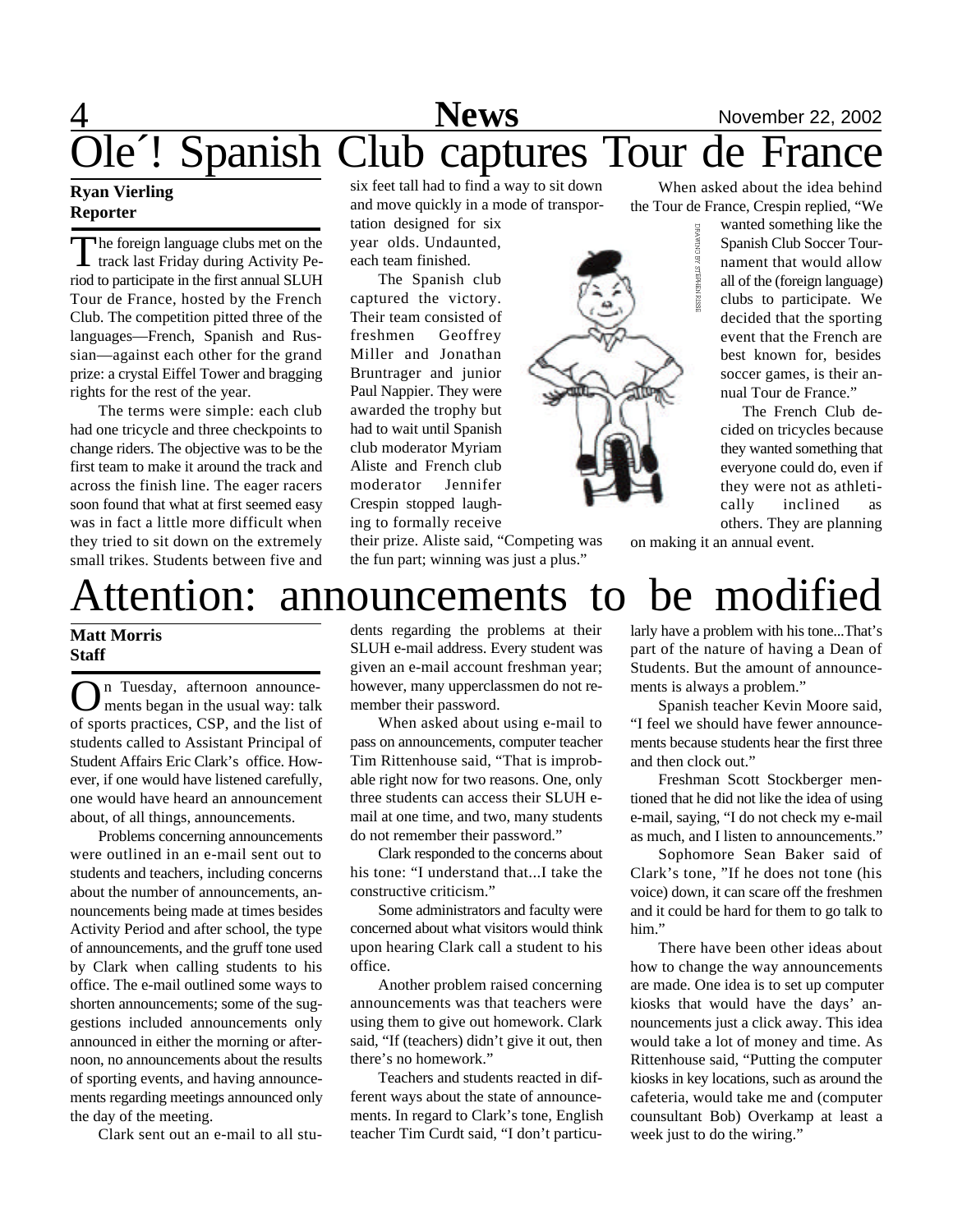# November 22, 2002 **Sports** 5 Soccerbills defeat Lafayette in quarterfinals

## **David Mueller Core Staff**

 $\prod_{\alpha\in\mathbb{Z}}$ ast Saturday, the Jr. Bills faced off against Lafayette in the quarterfinal match of the state tournament, and defeated the Lancers 2-0 in a hard, physical game.

The Lancers jumped on the Jr. Bills hard in the first ten minutes, causing turnovers in the mid- and backfields, with forwards that hustled to every play and pounced on any poor first touch. As Jr. Bills head coach Charlie Martel said, "They were athletic and fast. They were good players."

The tempo quickly changed into a massive transition game. With the ball moving quickly up and down the field, the Shutoutbills earned mind-boggling chances at point-blank range, but the opportunities were squandered by the Henrybills' strikers.

## **Chris Guilfoy Reporter**

A fter winning State last year by a margin far greater than expected, fter winning State last year by a the Racquetbills have high hopes for this season. With three starters from last year's varsity squad and a few fierce juniors, the varsity is shaping into a powerhouse for the coming season. Ever since practices started in the long-ago weeks of August, the Jr. Bills have been dueling each other for positions this winter.

Junior Phil Mathews has taken control of the top seed for the team this season. After strong work on his physical game, Mathews is set to dominate with his powerful forehand. Also having won state in doubles last year with Mike Brand, Mathews has the capacity to win as long as he remains strong throughout the season.

After playing in the four-spot his sophomore and junior years, senior Chris Guilfoy will hold out the second seed for the Racquetbills. Even with a finish of

"We get so many opportunities," Martel said, "that it really doesn't make a difference."

Then, shortly after the momentum seemed to shift back to the Lancers, sophomore Brent Zang struck a cross from the left wing to the far post behind a disorganized Lancer defense, where it found the foot of captain Matt Kreikemeier, who performed a diving volley to put the Cornerkickbills up 1-0. It was Kreikemeier's tenth goal of the season.

Martel said bluntly, "We score first, we win. That is the history of this team." He continued, "When we score first, we tell ourselves, 'Game over.'"

The Jr. Bills held momentum for just a short time, until the Lancers intensified the match by picking up their intensity and driving the ball deep into the Jr. Bills defense. The Footbills could not work the ball out of their end. They would clear it to the midfield and then make a foul, giving

the Lancers the ball in a position to easily put pressure on the Jr. Bills defense.

"We are working on body control and patience" to prevent fouls, Martel said. "We need to realize we can't foul in the defensive third."

The Lancer pressure continued for nearly 10 minutes long when Kreikemeier took the match into his own hands by receiving the ball at midfield and proceeding to beat half of the Lafayette squad. He then dropped the ball to junior striker Joe Germanese, who beat the other half, but had his shot blocked by the Lancer keeper. Nevertheless, forward Adam Twellman was there for the rebound, notching his 17th goal of the season, and the Junior Billikens had a 2-0 advantage.

The Bluewhitebills were happy to come away from a disappointing half controlled by a lesser team up 2-0.

Martel said, "We definitely could have played better." He continued, "We **see SEMIFINALS, 9**

# Racquetbills look to defend State title

third place in state last year, Guilfoy is ready for a strong final season after four years of hard work.

For the third position, junior Eric Weber will join the varsity squad as one of five rookies. Last year Weber played for the state champion junior varsity team, so he knows what competition is. After fierce competition with Mike Brand and Junior

### **see A RACQUET, 9**



# RACQUETBILLS SHUT OUT CHAMINADE IN SEASON OPENER

The Racquetbills opened their season last night with a shutout win over Chaminade. The varsity swept all of its games in an early showing for a season of greatness. Tony Sneed noted, "There's nothing wrong with a short, sweet victory. Other teams better watch out."



**Jon Mills and Tony Sneed take a camera break on Thursday night**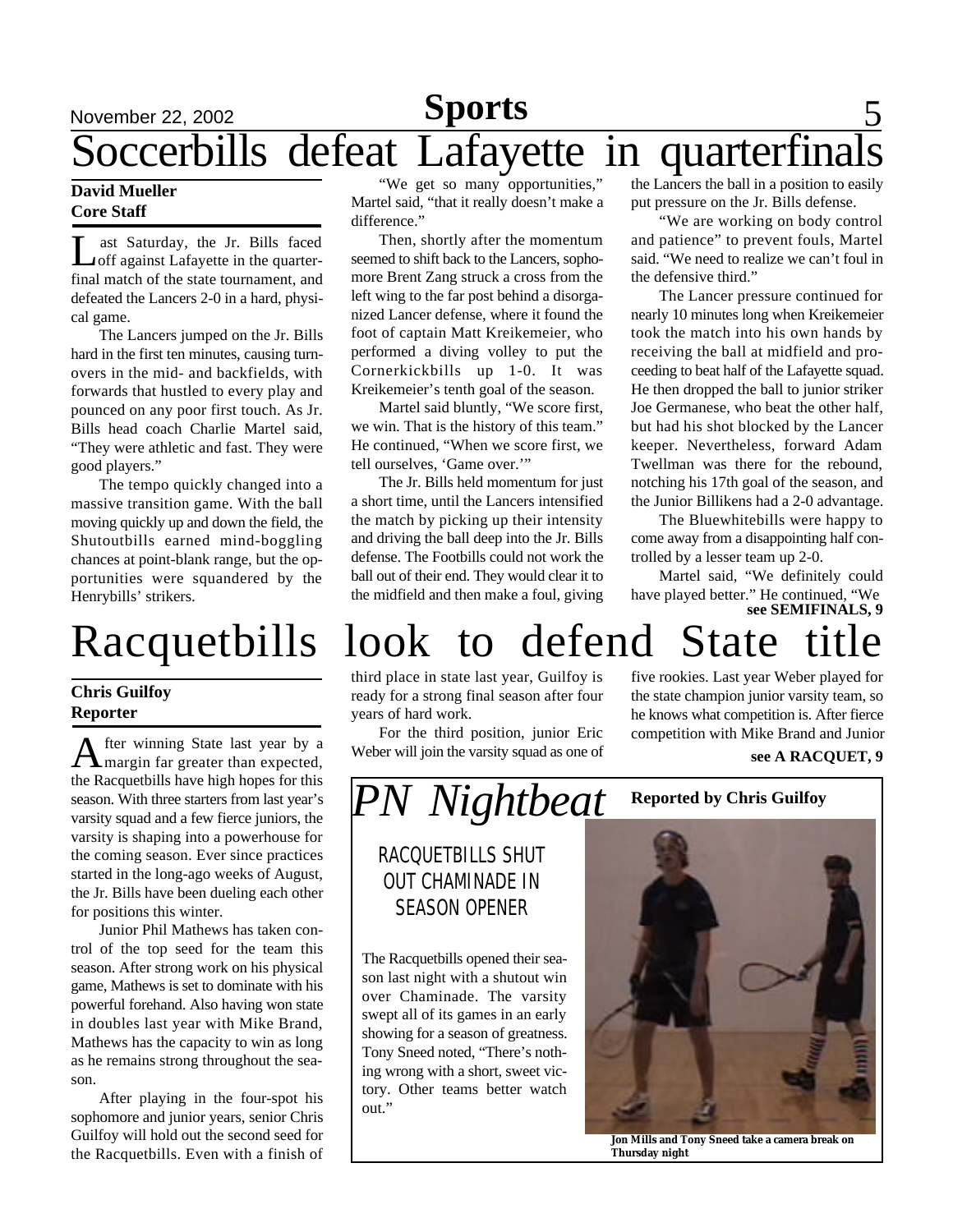# 6 **News** November 22, 2002 Footbills look for bright spots in 3-7 season

## **Dan Sinnett Core Staff**

The season was probably tougher than<br>what it has been in years past," Jr. The season was probably tougher than Bills football coach Gary Kornfeld said.

The Jr. Bills' football season did not go as well as anticipated. They entered the season hoping to improve upon last season's Sectional appearance, but they were unable to advance beyond the district playoffs.

The 3-7 record that the team accumulated may be a bit misleading. The schedule the Jr. Bills faced was very difficult, consisting of four teams that were in the *Post-Dispatch* top ten at one point (Riverview Gardens, Parkway West, Vianney, and DeSmet) and Bloomington, Illinois, who had a 12-0 record this year.

Barring the games against DeSmet and Bloomington, the Jr. Bills played well against their ranked opponents. The Jr. Bills beat Vianney by a point and lost by a touchdown to both Riverview and

### Parkway West.

Two of the more crushing losses came against MCC rivals Chaminade and CBC. The Jr. Bills lost to Chaminade 6-3 on a last second touchdown that dropped the Jr. Bills to 0-3. The game against the Red Devils also marked the first time quarterback Dossie Jennings left a game with an injured ankle. The injury nagged Jennings throughout the season, as he reaggravated it against both Gateway and Bloomington.

The CBC-SLUH matchup provided everything a rivalry should: heightened emotion, intense play, and postseason implication. Unfortunately, CBC played like an 8-0 team instead of the 0-8 team they actually were on Nov. 1. The loss to CBC put the Jr. Bills up against a wall, as they needed to beat Mehlville by 12 points to advance.

Mehlville put the offensive-minded Jr. Bills on ice and kicked it up a notch in the running game to dispense of the Jr. Bills.

A season that ends in a loss isn't without bright spots, like prominent individual

seasons and breakout years. Players who had outstanding seasons will be recognized by their coaches and teammates with a metaphorical game ball, indicative of hard work, tough play, and extraordinary accomplishment on the field.

Phinney Troy was the Jr. Bills' only season-long, two-way starter. He led the team in receptions and receiving yards. His play at defensive tackle placed him third on the team in tackles and netted him an interception. Kornfeld said the tight end/defensive tackle "did an outstanding job."

Joe Neely fought an injury early in the year that limited his play at wide receiver. However, he played enough to gain 240 yards, third on the team. Neely also added much leadership and experience to the defense, while catching three interceptions to lead the team.

The linebacking corps contributed 221 tackles to a defense that limited oponents to 17.6 points per game.

Kornfeld recognized the importance of linebackers, saying that they "should **see WRAPUP, 9**

# Icebills defeat Chaminade and Vianney

# **Chris Wojcicki Reporter**

The team came into last Friday's game<br>against the Chaminade Red Devils he team came into last Friday's game fired up, with SLUH's capacity crowd present to cheer them on. The "Under 18" line took advantage of this adrenaline rush, with junior Matt Pijut scoring on an early breakaway. The Jr. Bills maintained pressure throughout the period but were unable to score.

The beginning of the second period gave way to another mid-game breakdown, with Chaminade scoring an early goal.

Fortunately for the Jr. Bills, the players only took this as motivation, applying pressure on the Red Devils' goaltender the rest of the period. The goalie soon cracked, allowing another goal to Pijut, his fifth in two games. Junior Brad Naert soon added a goal of his own for the "Under 18" line on a twoon-one shot from the boards. Phil Abram then scored his first goal of the season shorthanded, putting the team up 4-1.

The third period was once again left to strong defense and physical play, with Howie Place and junior Mike Mudd laying huge hits on the undersized Red Devil team. Junior Charlie Effinger once again shut down all opposing opportunities, maintaining the 4-1 victory.

The weekend was busy with roster moves and the Jr. Bills were left without seniors Andy Woltermann and Derek Winters (benched) for Monday's game against Vianney. Winters got into a heated debate with coaches in the middle of the game. Winters also lost his captaincy in the moves. No replacement has been named for Winters, leaving Mike Hutchinson and Tim Mudd as the team's captains.

In reference, the usually forgiving coach Charlie Busenhart stated, "Those things just happen sometimes."

The team seemed to come out flat in the first period against the Griffins, allowing numerous early chances. Effinger was once again up to the task, stopping every shot on goal and intimidating shooters into several errant shots, as well.

 After the lackluster first, the team continued to struggle into the second, allowing a two-on-one opportunity wristed past Effinger. After the goal, though, the Puckbills picked up their game a bit, gaining a few opportunities. One of these chances, a three-on-two late in the period, resulted in Naert's pass landing on Pijut's stick, and he put yet another goal past the opposing netminder.

The Jr. Bills truly shone in the third period. Less than a minute in, the "Under 18" line put on a passing display, with Eddie Effinger going cross ice to Pijut, who immediately found Naert in front. Naert put the puck by a confused Griffin goalie. The Griffins retaliated, not by scor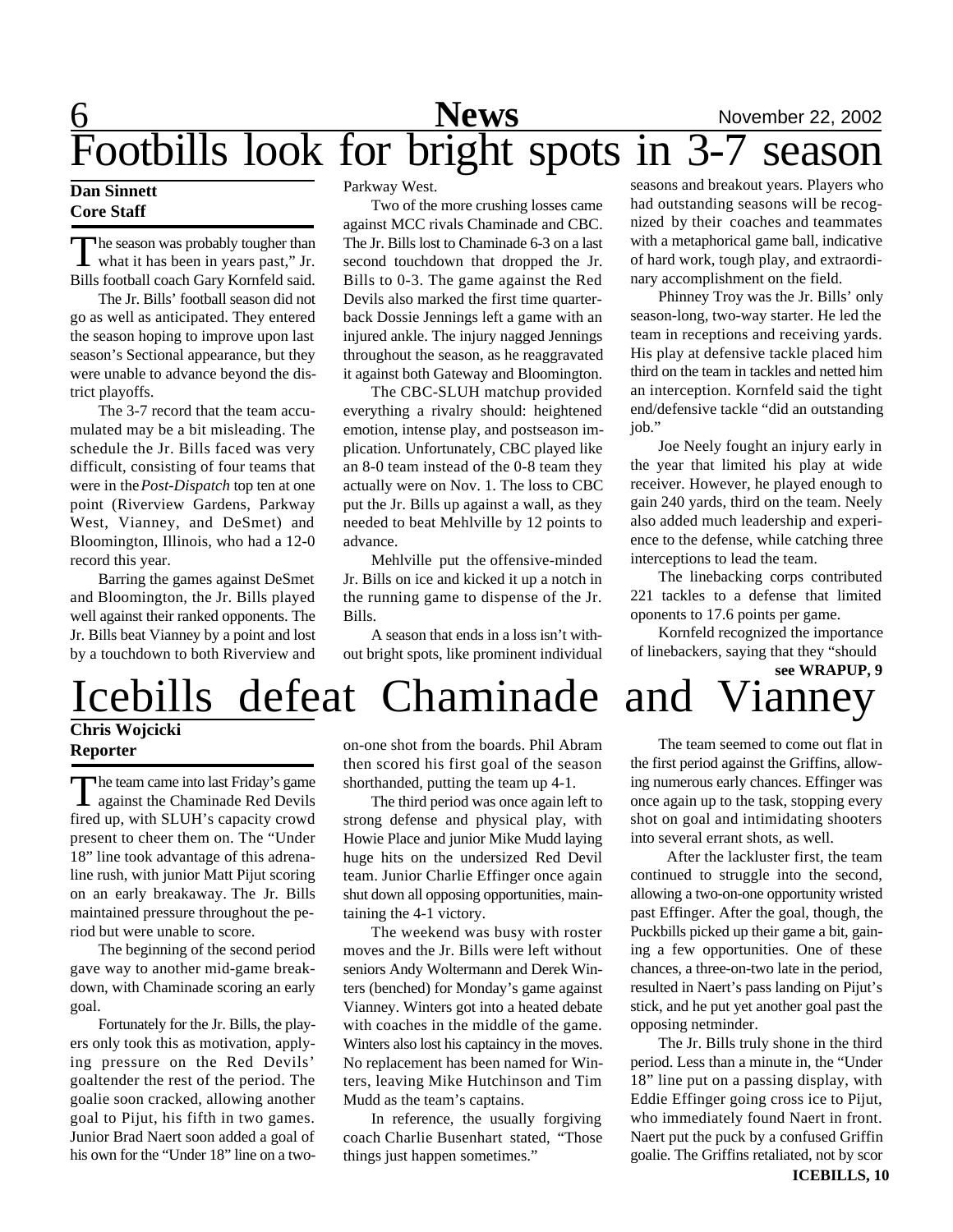# November 22, 2002 **News** 7 *Prep News* will win the bashball game

## **Geoff Brusca Editor**

Cardinals versus Cubs. NATO versus<br>Warsaw Pact. Captain America verardinals versus Cubs. NATO versus sus Communism. *Prep News* versus STUCO.

Today SLUH, and verily the world, will revisit one of its most historical and bitter rivalries as the *Prep News* and STUCO will play a bashball match on the upper field after the pep rally. Mirroring

the early age of bashball when the newspaper's crews would play all-night tournaments against student government reps, this match promises to be a classic, as boiled blood shall runneth one organization's cup over.

Trash talk has abounded on both sides.

"STUCO's going to win, 'cause I've seen your namby-pamby *Prep News* and all your grammatical errors, and if your bashball play is as shoddy as your grammar, we're going to win," said STUCO Publicitor C.J. Baricevic.

"We're going to slaughter them," bragged *Prep*

*News* moderator and coach Steve Missey.

"I don't like seeing (Missey) prance around in his little button-down oxfords and his glasses, all 'Here I am, I'm a *Prep News* guy,'" challenged STUCO moderator and coach Brock Kesterson.

"It's tough to say (which STUCO player) really scares me," said editor Denis Agniel, "because they don't really have any good players."

STUCO Social Affairs Commissioner Matt Arnold responded, "I've got flava' comin' outta my ears...(The *Prep News*) is just a bunch a' playa' haters, and I be the number one playa', and they be hatin' on me instead of hatin' the game, for real, word."

"I hate the *Prep News* so much because I hear they wear boxer-briefs, and I'm personally a fan of anything but," Baricevic added, without provocation.

*Prep News* advisor and assistant coach Frank Kovarik voiced the most tear-jerking hatred: "Ever since Mr. Ken Ferrigni kicked me out of the STUCO office when I was a junior by hitting me with a wiffleball bat, I've harbored a secret resentment toward Student Council." Kovarik had to leave the interview shortly after this statement.



*Prep News* **Editor in Chief Matt Hoffman is undaunted by the tomfoolery of STUCO President Casey Barrale**

The game will have eight minute quarters, and there will be seven men on each side, including each team's goalie: two forwards, two midfielders, and two defenders. Each team will have six subs.

The *Prep News* is stacked with athleticism: editor in chief Matt Hoffman and former soccer player and Ultimate Frisbee club founder Denis Agniel will start at the forward positions. Future Olympic speedskater Pat Meek and former basketball player and Ultimate Frisbee captain Pat Stephens will start in the midfield. Former lacrosse defenseman Geoff Brusca and former football player Dan Sinnett will start on defense. Tim Piechowski, gym hockey all-star goalie and former football defensive end and wrestler and current rugby player will start in goal. Former soccer players Joel Koehneman and Matt Morris, reunited with Agniel from freshman team, and varsity baseball pitcher Rico Bertucci, varsity hockey player Howie Place, cross country runner Brian Fallon, and the athletically unaffiliated Brian Kane will be the *PN* subs.

Many think the key to the game will be the midfield.

"I think we're going to have the better midfielders," said Hoffman. "In people like Mr. Meeks, Stevo, we're going to

have the endurance." He further expounded on the wonder that is Pat S t e p h e n s : "Gamebreaker—Pat Stephens. In athletic events, Pat Stephens rises to the occasion, whether it be sychronized swimming, bashball, whatever. He comes to play, he works it."

But Hoffman also worried about Stephens: "The thing about Pat is we've got to make sure we keep him keyed down—we don't want to get him ejected too early."

Stephens himself chose a different key.

"There's not going to be a whole lot of defense in this game," he said, "(so) I think Geoff Brusca's going to be the gamebreaker. They're going to be scared of his beard. His beard's going to be ridiculously out of control. Scruffy. They're going to cry like little girls."

Kesterson agreed: "I'm pretty scared of (Brusca). Just the fact that I, in a million years, could never grow facial hair like that."

STUCO President Casey Barrale was in the same boat. "I'm worried about playing Geoff (Brusca)," he said, "because his beard might get caught in my eye, and I might not be able to see, and it might scratch my cornea."

Pat Meek is another potential player of the game: he took 3rd place in the National Speedskating Championship, and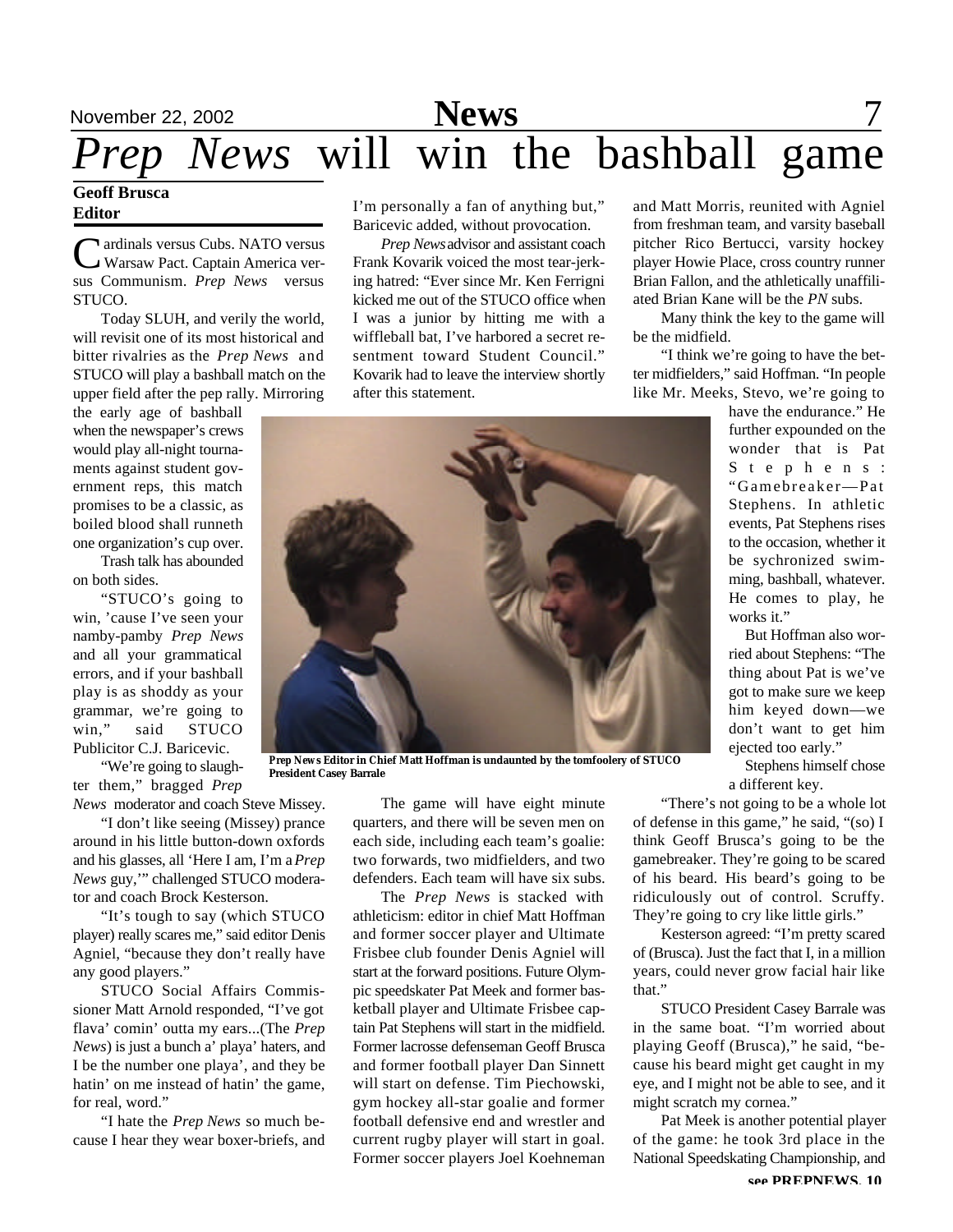# 8 **News** November 22, 2002 Battleships seize second wiffleball tournament

## **Greg Fox Reporter**

**D** uring activity period on the c<br>19th, a group of students gathered on uring activity period on the cool, clear morning of Tuesday, Nov. the upper field to support their favorite team in the wiffleball tournament finals. With a bench moved onto the middle of the field, a blue lawn chair as a plate, another lawn chair actually used as a chair and a sizeable contingent of loud Jr. Bills, the finals got under way. Two three-man teams, the Trojans and the Battleships, took the field to compete for the ultimate prizes: bragging rights and gift certificates.

The top of the first inning ended with the Battleships dominating the Trojans with strong pitching which

continued all game long. With the bases loaded in the bottom of the first, junior Joe Bommarito broke the tie with a two-run double to left field. Down by two runs in the top of the second, the Trojans cracked under the pressure with a bases-loaded strikeout. After failing to score in the

second, the Battleships sent Bommarito to the mound to close out the game. Armed with a fastball and an amazing sinker,



**Junior Tom Economon goes to bat.**

Bommarito struck out the final batter to end the game. The Battleships, consisting of juniors Bommarito, Tim Simon, and senior Matt McArthur, will recieve gift certificates.

Founded by junior Brian Heffernan earlier this year, the Wiffleball Club's second tournament of the year started with 16 teams of three on Friday and through their unusual rules, quickly

> whittled it down to just one team. Instead of crowding the field with six players, the club uses a pitcher vs. batter system, a small field and ghostrunners. Ghostrunners usually get on base via walks, which requires five balls. In order to speed up play and eliminate a strike zone, a lawnchair serves as a plate and a one-pitch strikeout target. Any ball that hits the chair without being swung at is an automatic out.

> "I really like playing wiffleball. We always just played after school and at activity pe-

riod and our free periods until they told us we couldn't," Heffernan noted, continuing that he is, "looking forward to the growth of the club." As the winter approaches, the club looks to avoid the cold and plans to continue full-time in the spring.

# Dahlmann named H20 polo Player of the Year

## **Jonathan Kim Reporter**

As the fall sports season gradually<br>ends and the winter season begins, s the fall sports season gradually the Polobills still receive recognition from the area. Tom Heafner and Bill Dahlmann made First Team All-Conference, along with Tim Heafner earning a spot on the Second Team All-Conference.

Bestowing more accolades upon the Polobills, the coaches selected Tom Heafner and Bill Dahlmann for the All-District team, chosen from the All-Conference nominations. Tom Heafner played in the Second Team All-District, and Dahlmann by a unanimous selection made the First Team All District.

 In the Senior All-Star game last weekend, goalie Cliff Reynolds, along with Tom Heafner and Dahlmann, participated, and Dahlmann earned the title Senior All-Star Game Most Valuable Player.

Tom Heafner commented, "The all-



**Dahlmann, water polo Player of the Year.**

star game is about fun, and although we got killed, it was fun playing with the best guys."

 Already receiving numerous accolades from the area, Dahlmann captured the

Suburban Central Conference Player of the Year and the Missouri District Player of the Year, shining above all other players with his tenacious offensive power.

 He commented, "I really enjoyed playing with the seniors on the team for all four years. It is an experience I would never give up." Head coach Paul Baudendistel noted,

"Billy was the MVP on possibly the best team. He definitely deserves it."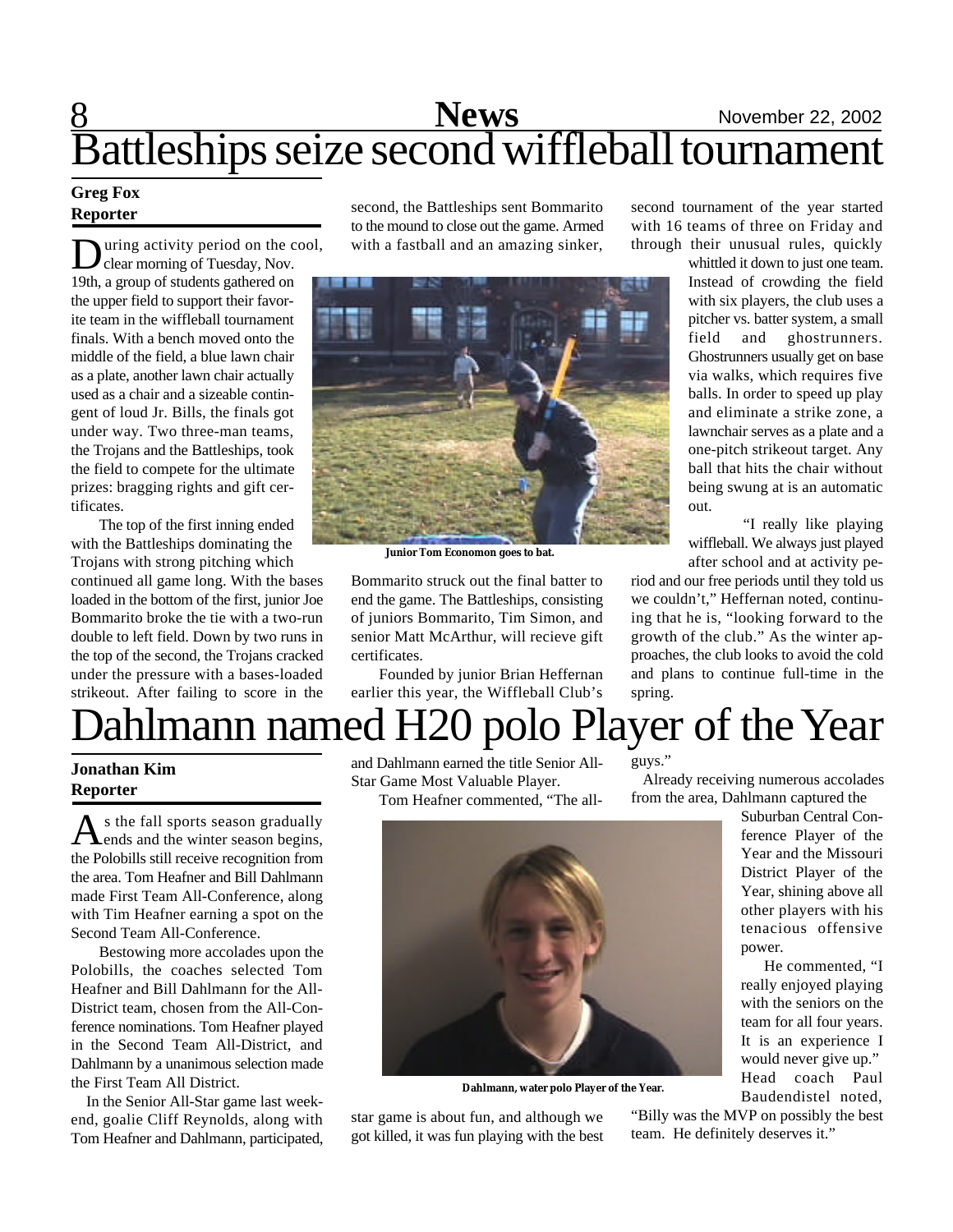# November 22, 2002 **News** 9 A RACQUET

#### (from 5)

Tom Carrow, Weber pulled out a win and took control of the number three seed.

Fourth year vet Mike Brand holds out the fourth seed this season. He has been playing strong of late, and he is ready for singles competition this year after his first place finish in doubles with Mathews last season. With a soft pinch, some baby blue basketball shorts, and a voice that he claims sounds like the devil, Brand is set for competition and will hopefully remain composed this season.

The ever-favorite and curly-haired Carrow sticks it out as the number five seed. Also part of the defending champion junior varsity squad, Carrow has a unique style of play that wins. Much like that of 2001 grad Andy Schumert, Carrow possesses the ability to shoot the dead arm forehand. A shot not mastered by many, Carrow shoots his forehand shot with a straight arm, rather than the normal lazy arm that uses the wrist in order to add

# SEMIFINALS

#### $(from 5)$

were a little anxious because of the importance of the game, but we recovered well."

In the second half the Jr. Bills returned to a positive form as they controlled the ball preventing any long defensive let downs as in the first.

The ball, although stationed in the Lancers' defensive third, rarely came close to finding the back of the net. With both teams more organized in the back during the second half, chances proved few.

"(Everybody) played much better defensively," Martel said. "(Lafayette head coach) Tim Walters is a good coach who made some adjustments, and (his team) never quit."

The Jr. Bills closed a solid half the same as the first as they earned a 2-0 victory, and the right to play in the final four this Friday and Saturday at Soccer Park.

The other three teams remaining in the tournament are Rockhurst, DeSmet, and Chaminade. The Jr. Bills will be

more power. Yet Carrow's unique style has brought him up to the number five seed and he will surely be a powerhouse in that category.

Soccer sensation junior John Reagan bicycle-kicked his way into the sixth spot this season. Even though Reagan used the majority of his fall with the Stateboundbills, Reagan practiced very hard on his own time and earned his way into the sixth spot. After he had a marvelous season as the top seed on junior varsity last year, Reagan will be a strong last stand for the Rbills this season rounding out the singles seeds.

Wildmen Jon Mills and Tony Sneed will be the big guns for the doubles teams this season. Mills and Sneed will definitely play an aggressive season. Known to give 110%, Sneed and Mills will surely never give up this season. As long as they communicate, the doubles team will be the final link to a strong varsity this season. Mills and Sneed are also known for the incessant yelling of their front-side,

playing Rockhurst in the semifinal game. This will be the first time the Footbills will have played the Hawklets since 1999, when the Jr. Bills lost the state final in overtime.

Martel commented on the difference between this team and the '99 squad, "We finish more of our opportunities, and we have more team speed."

This will be Martel's third final four appearance in his ten years as head coach. He finished second on both previous occasions.

The matches this weekend will be the last times the seniors put on their Jr. Bill jerseys.

Senior goalkeeper Joe Fragale said, "It's like the big pay day. We have been working for four years, and now it's time to collect."

The season comes to a climax this weekend, a weekend the team has been anticipating all season.

Martel said, "I am happy for the players. They do all the work...and they get what they deserve. We have earned this."

back-side cheers, which will help bring a strong force of teamwork and spirit to the Racquetbills this season.

Not to forget, the junior varsity is a solid team this year also. With sophomore sensation Eric Durban, and juniors Tom Reagan and Jon Palisch, along with Brian Kelly and Mike Grosch, the Juniorvarsitybills will fight hard and keep working as they try to defend the state championship.

# WRAPUP

(from 6)

be our leaders."

John Block and Joe Finney cemented the defense at linebacker. Finney enjoyed a succesful senior season, while Block will be back terrorizing offenses again next season.

"Joe Finney is responsible for calling our defense" said Kornfeld, continuing, "John Block just flew around and hit people."

Dossie Jennings ended the season about 1100 yards away from Mark Kornfeld's single season passing record, but comparisons can be drawn between the two. Jennings is quick and agile and made many plays when it seemed as if there was no hope. The running threat from a quarterback position gave defenses one more thing to worry about.

Jennings was joined in the backfield by junior Brent Harvey, who hopes to build upon this season. Harvey had 972 total yards and is a versatile runner. Whether the play was designed to pound the ball inside or run away from opposing defenses, Harvey rose to the task.

In the midst of personal accolades, it is important to note the team's heart that was demonstrated in the face of many close losses.

Kornfeld said, "There may have been some ball clubs in the area that might not have had good seasons, but they were blown out of ball games. This club wasn't."

Kornfeld summed up not only the season, but also the tradition of Jr. Bill football in saying, "Not one time did I ever come off the field saying, 'I don't think our guys played hard.'''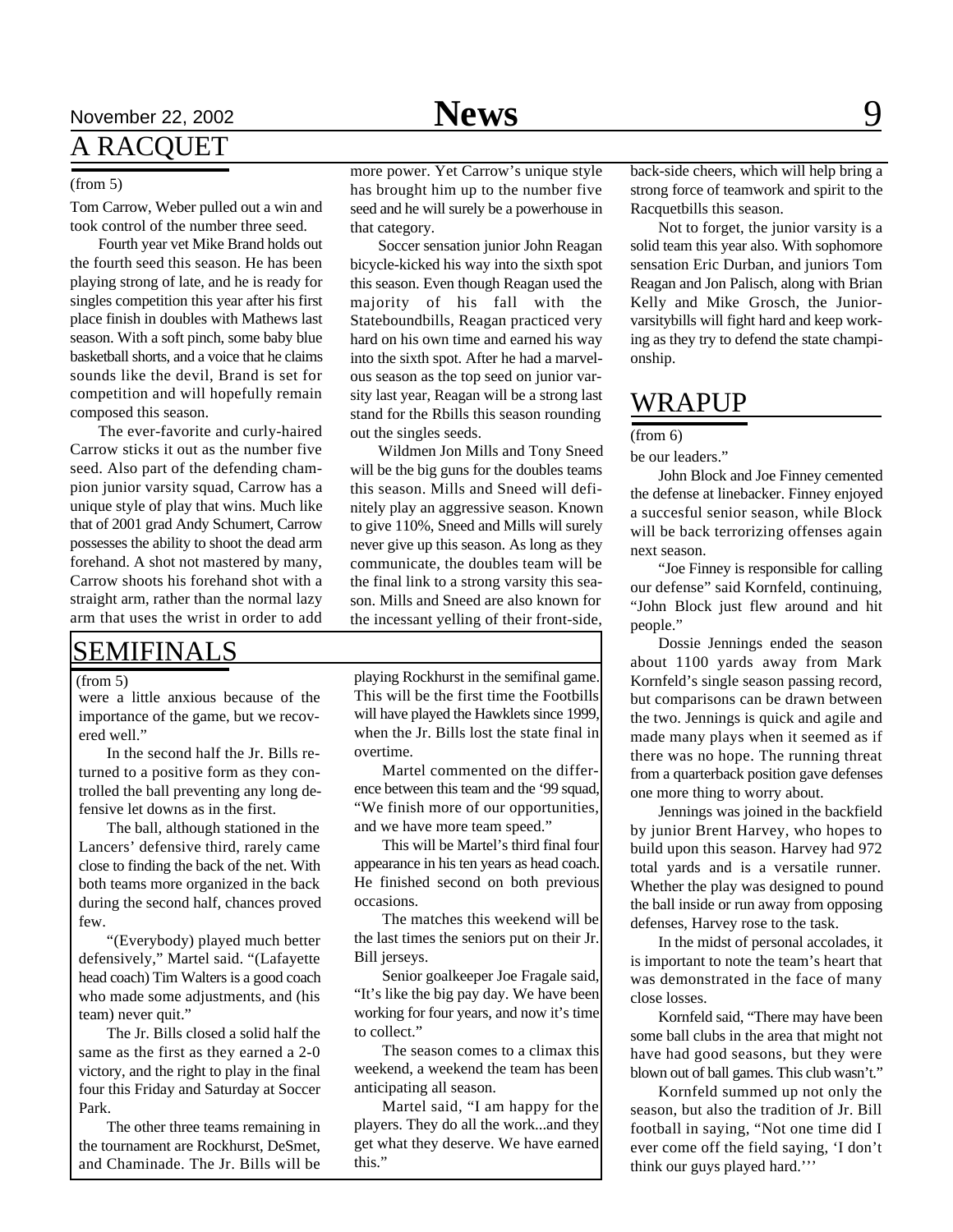# 10 **News** November 22, 2002 PREPNEWS

is one of the top young skaters in the U.S. But Baricevic pointed out a potential flaw in Meek's advantage: "Riddle me this, Batman: are we playing on ice?" He went on to further debunk Meek's potential good game. "On varsity ice hockey I had one minute, 57 seconds of ice time, and somehow accumulated over 36 penalty minutes," he said, asking how Meek could deal with that.

But the defense could be a question for the you-can't-print-that boys. The duo of Brusca and Sinnett are somewhat slow, and half of the unit is coming back from recent knee-ligament reconstruction.

"Yeah, (Brusca's) still a bit slow, but (he's) coming back strong. He's a fighter. It takes 18 months to recover from ACL surgery. But (he's) still an MVP canidate, and an all around nice guy, and also very witty," said the misunderstood wonderboy and terrific editor Brusca. Missey did offer a small point, a pinprick really, of hope to the *PN*'s suspect D: "(Brusca) may be able to distract (STUCO) with declamations of *Hamlet*, and Sinnett will keep them preoccupied with the hair...We might be able to throw them off track."

"I don't think any of the STUCO guys know about my defensive prowess at goalie during my parish soccer years," Piechowski said.

STUCO puts up a strong team that could beat the hell out of the *PN* if they wanted to, though their bashball dominance remains to be seen (or not). Led by experience with former lacrosse player Matt Arnold and former hockey and football player Baricevic, the STUCO forwards are perhaps the most talented facet of their team. In the midfield they have size and strength to counter speed and athleticism, starting big-man-on-campus Barrale and rowing man and outdoor dude John Barnidge. The defense will also be strong, literally, as STUCO puts up VP Mark Hennelly and former lacrosse player, rugby player, and human fight Dave Mahach, though leading varsity football tackler John Block is sure to see significant playing time. Lacrosse goalie Kevin Pape will step between the bars for

(from 7) STUCO. Speedster and damn fine lacrosse middy Brian Heffernan, cutie and lacrosse attackman Sean Baker, and Joe Eggleston will be the STUCO subs.

> Pat Stephens gave a quick rundown of STUCO's team: "Matt Arnold's a pretty athletic guy, pretty wily. He's a veteran, too. Casey Barrale can throw his weight around, and so can Dave Mahach."

> Barnidge also extolled Arnold's virtues. "Arnold's short, muscular, lean, quick, played lacrosse, isn't afraid to get physical," he said.

> Arnold himself wasn't so focused on his athleticism, though. "I'm a big jerk," he said. "I'm not going to lie. I'm a big jerk."

> Though his athleticism has been questioned before, Hennelly might be a huge factor in the STUCO performance. "I think in the 2nd grade (Hennelly) won the world weight-lifting championship," Barrale said. "He's the only STUCO member to have all three world chess championships at once."

> Hoffman minimized what the mountainous but quick Mahach could contribute to the game: "Dave Mahach may be a factor for the first few minutes, but he'll tire."

> Fallon was only focused on one member of STUCO's team. "I'm very afraid of John Block. He's huge," he said. Hoffman was also worried about the overstuffed linebacker. "If Block is playing, we're (expletive deleted)," he said.

> But coaching may be a problem for both teams. Missey has publicly questioned the importance of his job. "Figurehead is kind of an overstatement of what a coach's role is," he said, continuing, "You could really just put a chair on the sideline and let that do the coaching."

> Kesterson agreed, saying, "Just put a chair next to Missey's."

> But Missey and Kesterson do have a good grasp of the game. Missey outlined his strategy, saying, "Since bashball moves in increments of threes...right? No?"

> Kesterson's was very similar. "I don't even know how the scoring goes," he said. "When's the game again?"

> Missey's comments and actions of late have led to questions about his job

security and senility. Responding to these, Missey said, "Well, Joe, I'll tell you, I remember—I don't, actually. I don't remember at all. Blue."

Assistant coach Kovarik refused to comment on the coaching situation.

Missey did have one coherent thing to say about his job, though, pointing out, "What a good coach can do is create an environment in which cheating is encouraged and fostered, and I hope I've done that...(Cheating) should take us a long way."

Lots of people offered their opinions about likely game outcomes.

Baricevic's voice shone clear: "The Rock says this: 'Student Council will layeth the smacketh downeth on the *Prep News.'*" Baricevic did not explain why the Rock didn't use the -eth suffix on *Prep News*.

"I think there's going to be a mad rush of goal scoring in the first few minutes, then a majority of the *Prep News*ers are going to exhaust themselves completely, and they will narrowly escape a loss by arguing that a STUCO goal couldn't count under the rules of bashball," said Kane.

In the end, only Stephens and Arnold spoke truths for both teams.

"It's a team sport, none of this individual stuff," said Stephens. "We've got to work together as a unit."

"I fear losing," Arnold closed.

# ICEBILLS

(from 6)

ing, but by hitting the Jr. Bills beloved coach with the puck. Busenhart stayed in the game—after all, he's a hockey coach.

Aggravated by this bender attack, sophomores Larry Howe and Mike Tangaro teamed up in a two-on-one situation, Tangaro putting the Jr. Bills' third goal away.

Despite two late penalties, the Jr. Bills' penalty kill and Charlie Effinger both looked sharp, allowing just one goal with a few seconds left in the game, which ended with that 3-2 score.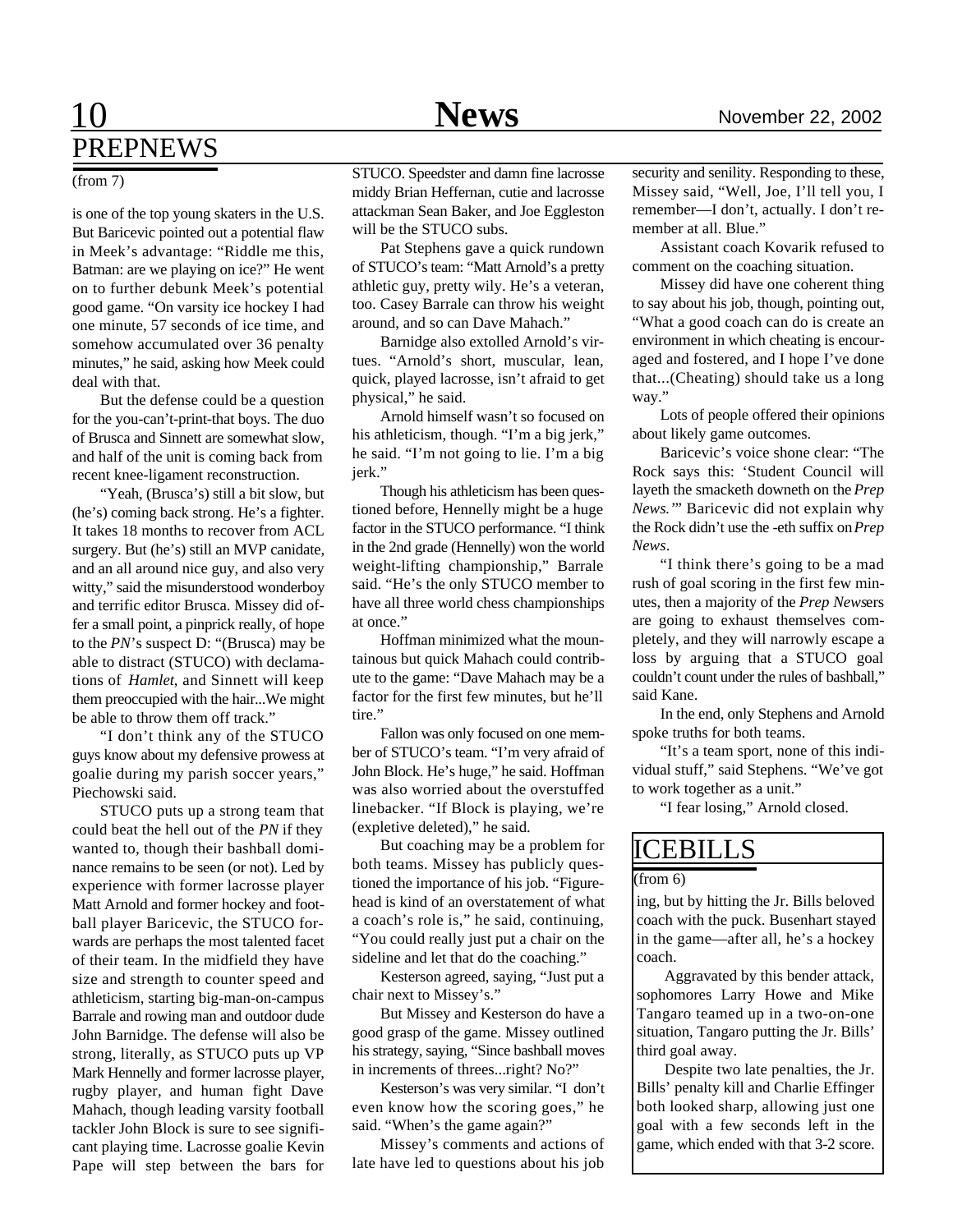# November 22, 2002 **Feature** 11 A tale of crime and punishment **Feature** *Alum executed in Texas Tuesday night*

## **Justin Austermann Features Editor Emeritus**

*Editor's note: Craig Ogan was executed Tuesday night around 7:00 p.m., after an eleventh-hour appeal delayed for an hour his lethal injection. Ogan became the 30th person executed in Huntsville, Texas this year. Texas has executed the most people of any state in the U.S. since 1977. And Harris County, where Ogan was convicted, has sentenced more people to death than 48 states. This is a reprint of a feature that originally appeared in the March 30, 2001 issue of the* Prep News.

St. Louis U. High traditionally celebrates the intellectual ability of its alumni. But the mention of Craig Ogan, once a member of the class of 1974, a man with an I.Q. of 140, is met with mournful silence. Ogan, you see, has been called the "smartest man on death row."

Exactly what happened at 1:00 a.m. on Dec. 9, 1989 has been obscured by a maze of conflicting testimonies and half-truths. Craig Ogan had moved to Houston, Texas less than three weeks earlier to work for the Drug Enforcement Administration (DEA). Prior to that, he had been associated with the St. Louis branch of the DEA for many years.



**Ogan in a 1973 yearbook photo.**

On the night of Dec. 8, according to a June 12, 1990 report in the Houston *Chronicle*, Ogan was supposed to be lying low in a hotel when he became involved in a heated argument with a hotel clerk about the heater in his room. He stormed out of the hotel and approached a police car parked on the other side of the street.

Here is where the accounts begin to differ. Ogan testified that he had sought out the officers for assistance, fearing that some of the drug dealers he had been involved with had tracked him down. According to a June 21, 1990 article in the *Chronicle*, Ogan said that when he told officer James Boswell that he worked for the DEA, Boswell became very hostile and leapt from the vehicle, fumbling with his gun. Ogan fired a single shot with his .38 revolver in what he believed to be his own self-defense. The bullet struck Officer Boswell in the temple and killed him instantly. A paramedic testified that only minutes after the shooting, Ogan said, "Oh, please don't let him die. Let it be me."

Boswell's partner Morgan Gainer, in the passenger seat of

the car when Ogan approached, testified that Ogan tapped on the window of the vehicle and was told to wait until the officers had finished writing a traffic ticket and dealing with a woman accused of public disturbance. Ogan refused to wait and continued to tap the window even after being threatened with arrest if he did not back away. With an arrest imminent, Boswell removed his gun from its holster and stepped out of the car with the gun concealed against his leg. As he turned to unlock the back door, Gainer claimed in testimony reported in a June 30, 1990 article in the *Chronicle*, Ogan fired the shot. There had been no animosity on the part of the officers, in Gainer's version. Ogan tried to flee the

> scene, but was shot in the back and arrested.

> A week after Ogan was convicted of murder on June 26, 1990, a Texas jury sentenced him to die by lethal injection.

> Craig Ogan's story began long before that night, but sources around SLUH are even more vague and reticent than those involved in the criminal case. Ogan began attending SLUH in September of 1970. A long-time school official recalls that he came from a troubled, south city, working-class family and lacked many of the personal and educational privileges enjoyed by most SLUH students. As a young man who was already a loner, Ogan must

have felt further alienated by his class.

Martin Hagan, S.J. remembers Ogan as "quite a character" and was not shocked by the tragic unfolding of his life. An alum from the class of 1974 expounded on Hagan's assessment, recalling how Ogan dented a thick locker door with his head and hung by one arm off the footbridge over Highway 40.

He concluded, "I liked Craig—he was funny—but after the DEA got a hold of him he turned violent. I think he belongs in prison, but not a casket."

Ogan left SLUH for undisclosed reasons in October of 1973, his senior year. Former Dean of Students Richard Keefe could recall only his face.

Some years after leaving, Ogan came to deeply regret not having graduated from SLUH. He approached school administrators and asked to be granted some sort of legitimate diploma. He was denied. He returned with the same request each time new administrators were brought in. His request was repeatedly **see OGAN, 13**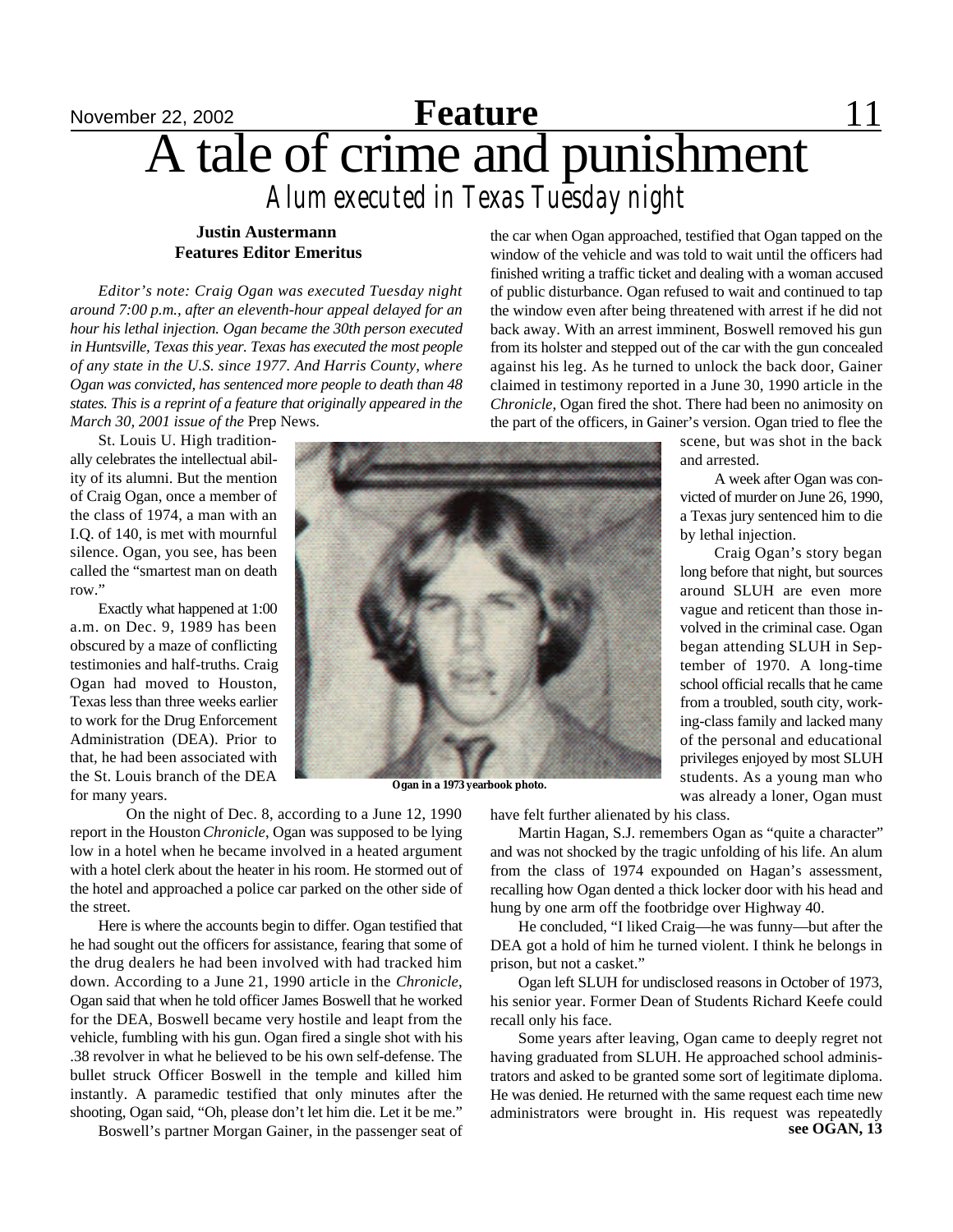# **ODEM**

### (from 3)

an hour. We could see the military police in the woods looking at the crowds. About a dozen police officers and army officials were on the other side of the fence. After nearly an hour of reflection and prayer at the line, we went back to the bus to eat dinner. After dinner, we attended a Mass with all of the other Jesuit colleges and high schools with about 2,000 people in attendance.

The "*Presente!"* protest occurred on

Sunday. Before the protest, everyone was encouraged to take part in reciting the "SOA Watch Nonviolence Pledge." This pledge attempted to make sure that under no circumstances would any of the protesters carry weapons, swear, vandalize, or assault anyone. This type of pledge has been very effective, demonstrated by the fact that the police have never made an arrest for assault or possession of a weapon at this protest. At 10:45 a.m., a solemn funeral procession began as 15,000 people walked towards the gates of Fort Bennning.

Junior Nick Speiser thought of the spectacle, "When so

many people come together, there's a real energy between everyone that makes it a special experience."

Many people were carrying white crosses with the names of victims of SOA graduates, and they would raise their crosses and say "*Presente!"* (Spanish for "among us" or "here") after a name was read from the stage.

"It's important to remember the names...It's almost like we make these

people alive again," remarked Brian Christopher, S.J. The name on my cross was Edgar Martin Lopez, age 8, a victim of the El Mozote tragedy. Names were read for over four hours, and after each name, the crowd would respond with "Presente!"

When we reached the line, we all committed an act of civil disobedience by crossing it. We then reverently placed our white crosses on the gates of Fort Benning. By the end of the day, thousands of people



**Van Kenyon raises his cross at Fort Benning.**

had crossed the line and placed their cross on or by the fence. Thousands of crosses with names of innocent victims littered the fence.

We then went onto the civilian side and reflected on the thousands of people who have died because of the murder factory on the other side of the fence. Most of us at one time or another would go back across the line to get a better view. A group of four of us spent well over an hour

standing right next to the fence, talking with other protesters and cheering on the protesters who were getting arrested for passing the fence.

By the end of the day, 95 people were arrested for crossing the line and the barbed-wire fence. The police only arrested those who crossed both the line and the fence because they simply did not have the manpower to arrest the thousands of peaceful protesters who crossed the line.

This protest's solemnity had a profound impact on us, as did the realization that people are dying in Latin and South America for such things as desiring to form labor unions. If SOA is not closed by November of next year, another trip will probably occur. Concludede sophomore Chris Bond, "Peace needs to find a place in our society because it hasn't yet. But it's something we can all work for."



*prepnews@sluh.org www.sluh.org*

## Volume LXVII, Issue 12

**Editor in Chief**: Matt Hoffman **Sports Editor**: Tim Piechowski **Editor**: Geoff Brusca **Core Staff**: Brian Fallon, Brian Kane, Patrick Meek, Pat Stephens, Dan Sinnett, Dave Mueller **Staff:** Matt Morris **Typist:** Joel Koehneman **Computer Consultant**: Mr. Bob Overkamp and Mr. Tim Rittenhouse **Moderator:** Mr. Steve Missey **Advisor:** Mr. Frank Kovarik **Masthead Design**: Rachel Marling **Artists**:Stephen Risse The *Prep News* is a student publication of

St. Louis University High school. Copyright ©2002 St. Louis University High School *Prep News.* No material may be reprinted without the permission of the moderators and editors.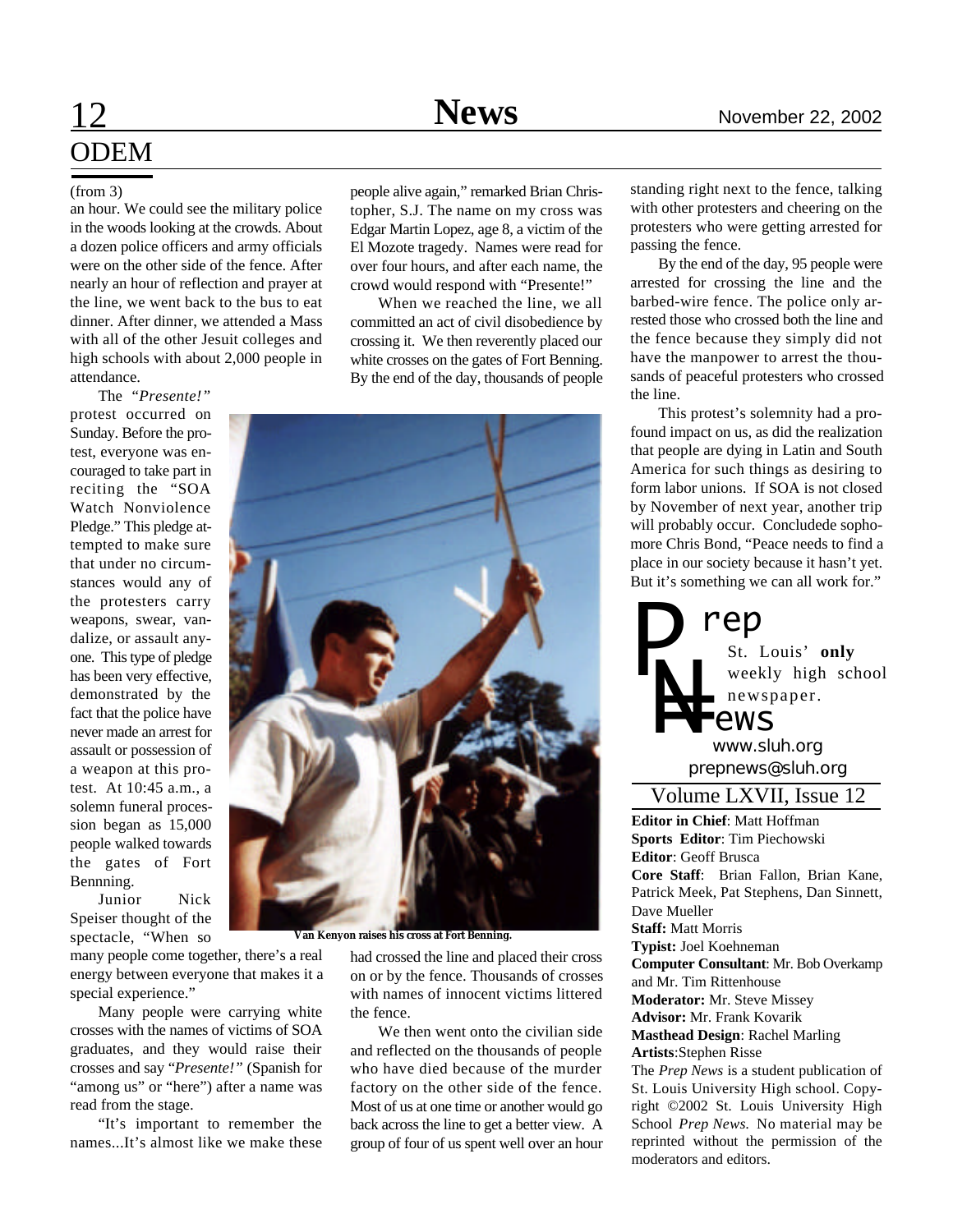# November 22, 2002 **News** 13 November 22, 2002<br>
METEOROLOGY CLUB VS. NWS

#### **Standings:**

Meterology Club: 1-1 National Weather Service: 1-1 *Prep News:* 0-2.

#### **SLUHcast:**

Overview: An uneventful forecast for Friday and Saturday, but Sunday could be fun.

**Friday:** Hi: 45 Lo: 30

A crisp day with decreasing cloudiness and a northwest wind. Clear by night. **Saturday:** Hi: 54 Lo: 30

A nice recovery from a chilly night. Clouds will at least attempt to overtake the sky as an Alberta Clipper approaches. Long range: Albeit oxymoronic, some snow around next Sunday is a definite possibility. So, a day of snow? Possibility. A snow day? Keep dreaming.

Johnny Skeivatcher inquires: "Hey, weather dorks, what's an Alberta Clipper? They're always talking about it on

# OGAN

 $(from 11)$ 

denied.

After transferring briefly to Cleveland High School, Ogan got his G.E.D. At some point during his post-high school years, he crossed the line from drug dealer to drug informant. He had hoped the DEA would provide a worthwhile reference so that he might pursue his real dream becoming a "deep-cover CIA agent." According to a June 20, 1990 article in the *Chronicle*, Ogan had limited success with the DEA, and he was transferred to Houston after the evidence for a large scale local bust may have jeopardized his safety. The rest is legal history.

Ogan's case advocate, Rev. Steve Ackerman, was unavailable for comment.

Well, I don't suppose you will find Craig Ogan in the alumni newsletter, but for better or for worse, he was and is a member of the SLUH community as much as any other student or alum. The school's chance to help him has passed and gone; now all we can do is pray that he may find strength and peace.

the TV and everything."

Answer: Johnny, that is a swell and timely question. An Alberta Clipper is aptly named indeed; it is a body of cold air that 1) originates in Alberta, Canada, and that 2) clips the midwest, frequently dropping a dash of snow. To the disappointment of many, it is not an all-powerful Canadian pruning shear.

**National Weather Service Predictions: Friday:** Hi: 40 Lo: 30 **Saturday**: Hi: 52 Lo: 28

*Prep News* **Throw-numbers-down-thestairs-predicterometer (Stairway to Weather)**

**Friday:** Hi: 73 Lo: 11 Conditions: Nuclear Winter

**Saturday:** Hi: 55 Lo: 53 Conditions: Poison Gas Cloud

# COB OR CREAMED?

#### (from 2)

toys to kids whose parents have AIDS. Business Manager Kathleen Batts suggested the charity to Chuck McCall, ACES moderator. McCall then related the idea to the students in ACES themselves. All agreed it would be a great idea to put on a toy drive for these children.

Overall, however, participation has been below expectations. ACES was hoping for at least one toy per student, or roughly 1500 toys. As of Thursday, a mere 50 toys had been collected. Members of ACES thought it was disappointing that just because a prize wasn't involved, participation has been at a minimum.

The ACES-sponsored clothes drive conversely went very well. McCall had heard of two boys, part of a larger family, that only had two changes of clothes for the past two years. Because the clothes could not be kept clean, the boys had not been able to attend school for a period of time. ACES members thought it was the perfect opportunity to give. Although the drive lasted for only a few short days, a substantial amount of clothing was collected for the boys.